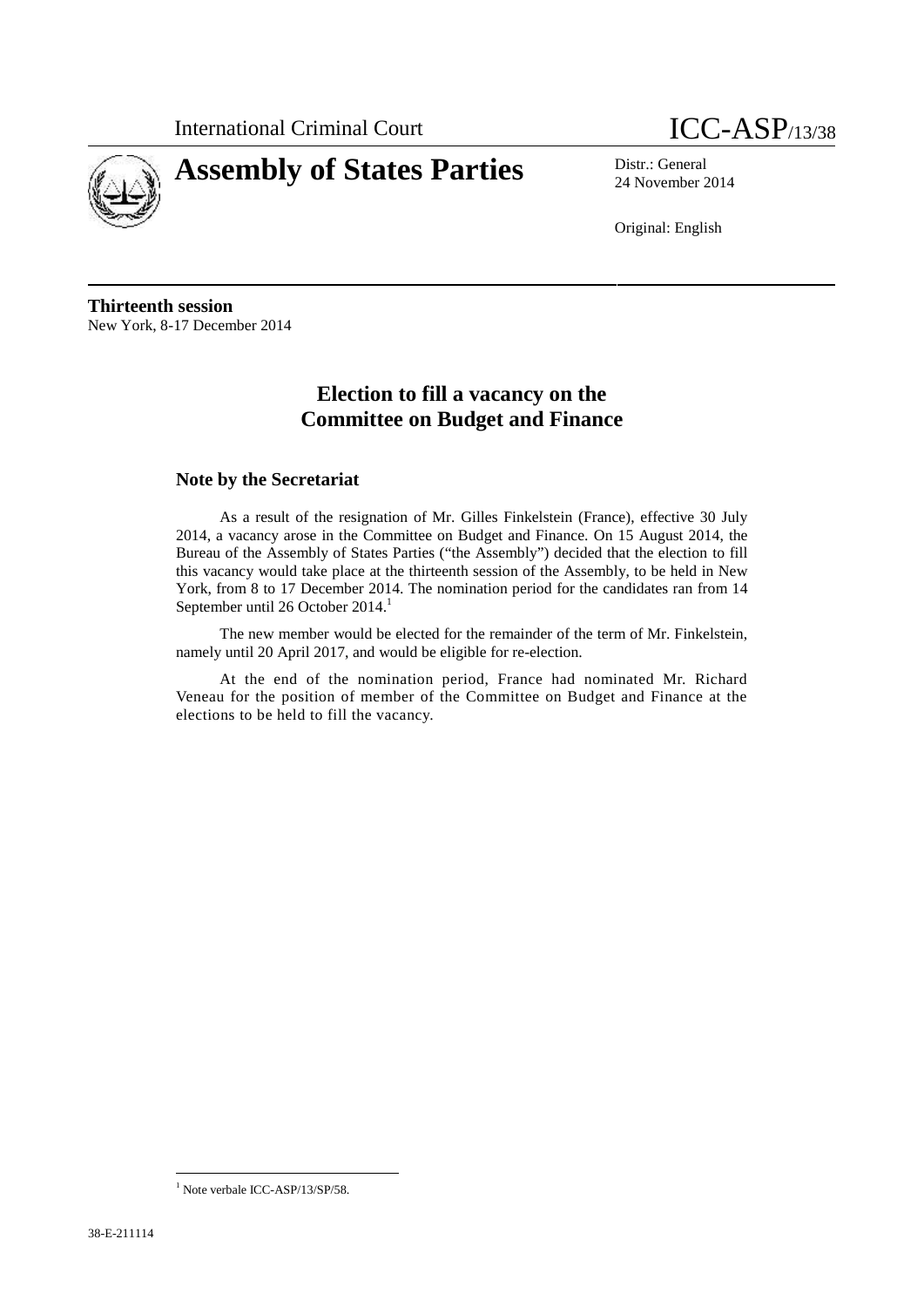# **Annex**

# **Candidate (with statement of qualifications)**

# **VENEAU, Richard (France)**

# **Note verbale**

## [Original: French]

The Embassy of France presents its compliments to the Secretariat of the Assembly of States Parties to the Rome Statute of the International Criminal Court (Secretariat of the Assembly of States Parties) and, referring to Note Verbale ICC-ASP/13/SP/61 of 1 September 2014, has the honour to inform it of the following. The Government of the Republic of France has decided to put forward the candidacy of Mr. Richard Veneau for the position of member of the Committee on Budget and Finance (CBF) of the International Criminal Court at the elections to be held in New York in December 2014 during the thirteenth session of the Assembly of States Parties.

A graduate of Sciences Po Paris, HEC Business School in Paris and with a Masters degree in International Tax Law, Mr. Veneau currently holds the post of principal advisor to the General Secretariat of the European Investment Bank. He previously held a number of senior management positions at the Council of Europe Development Bank and with various banking and financial institutions which enabled him to acquire strong experience in management controls and budgetary processes and also financial control.

As stated in his curriculum vitae, which is appended to the Note Verbale, Mr Richard Veneau therefore meets the requirements set out in paragraph 2 of the annex to the resolution establishing the Committee on Budget and Finance.

# **Statement of qualifications**

Graduate of HEC Business School and SCIENCES PO Paris: Master in International Tax Law.

20 years of international experience in administration, open minded, proven competences in budget management and negotiation.

#### **Core competencies**

- Expertise Management: Strong experience in leadership, resources management and performance development in a multicultural environment.
- Communication and negotiation: In-depth knowledge of the international community, highlevel contacts with the administrations of the European Member States, institutional communication, negotiation at all levels.
- Administration: Expertise in management controls, budgeting processes, streamlining of administrative processes and financial controls.

#### **Languages**

French: Native

- English: Fluent, daily working language for the past 20 years
- German: Fluent, studies in Germany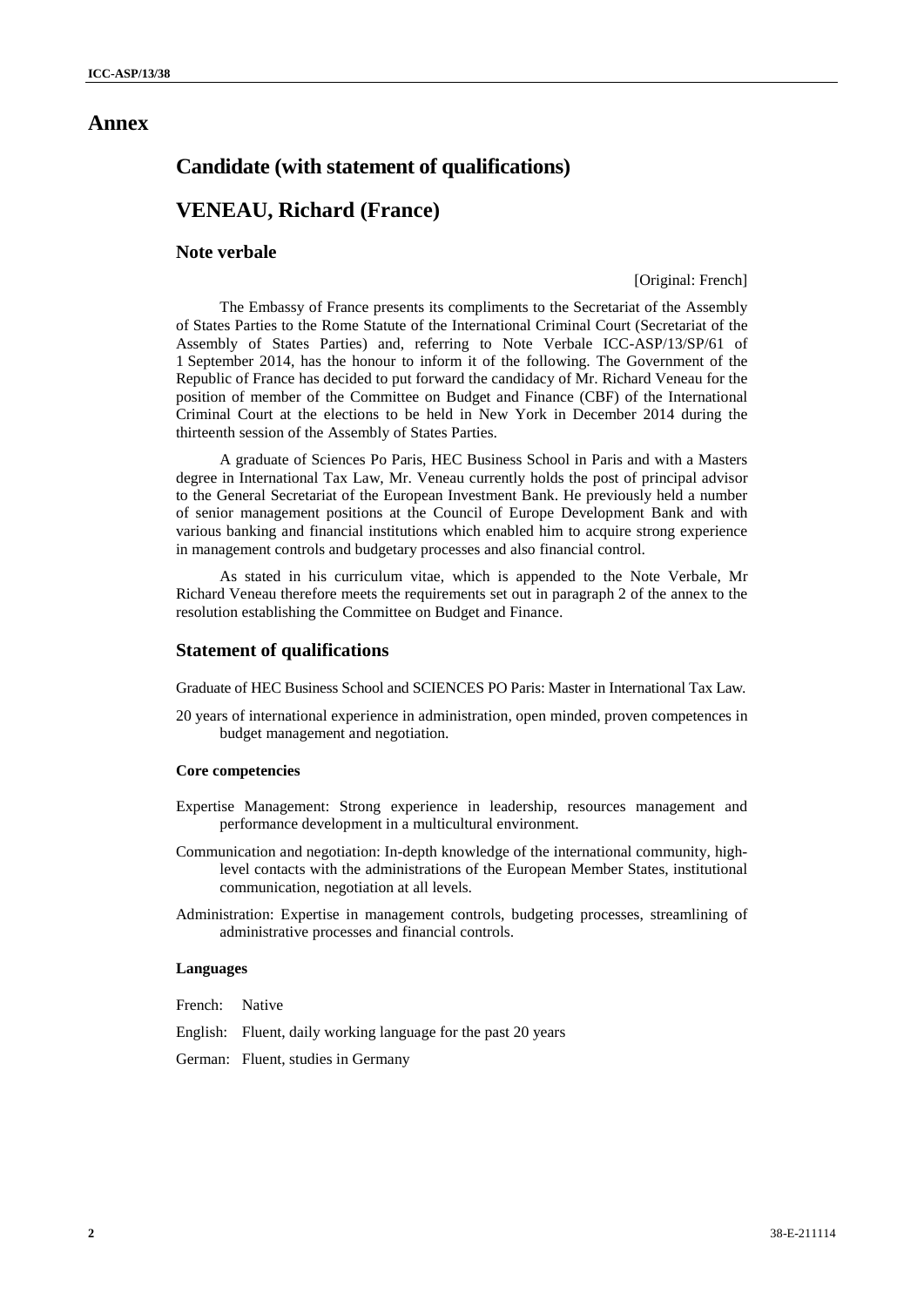#### **Professional experience**

EIB, European investment bank, Luxembourg: Principal Advisor to the Secretariat General (since 2013):

- Advisor to the Secretariat General of the Institution: Governance and Coordination Division: Oversees organizational change; develops strategic vision and direction of the Bank's external projection.
- Project manager for administration and planning: Conducts calls for tenders; ensures compliance of administrative procedures.
- Vector of coordination with other Directorates General.

Council of Europe Development Bank, Paris: Director for General Administration (2006-2012)

- Directed all administrative resources of the Bank: Managed human resources' policy and operations; rationalized costs (increased flexibility of the remuneration system, streamlining of the pension scheme); managed instruments of internal and external communication of the Bank.
- Supervised and managed the Bank's budget as well as the controlling department; provided the board with relevant information for decision making; improved monitoring tools and methods (developed results-based budgeting).
- Recommended and implemented the Bank's institutional strategy: Developed collaboration with other international institutions; monitored issues related to governance, best practices and controlling bodies; contributed to the institution's Code of Conduct and to the creation of an independent Chief Compliance Officer's position.

Deputy Director (2001-2002), then Director (2003-2005) for Human Resources and Communication

- Defined and managed the human resources policy, in a multicultural environment: Conducted negotiations with staff representative bodies; administered the pension scheme; promoted new management methods (diversification of nationalities, internal mobility).
- Responsible for the Banks's internal and external communication: Managed press relations; set up internet and intranet sites and developed institutional communication supports.

Head of the Private Office of the Governor (1996-2001):

- Managed diplomatic contacts with national authorities and operational relations with other international institutions
- Coordinated the Banks's strategic orientations: Recommended a capital increase and managed the subscription process; authored the medium-term Development Plan; negotiated with Member States on all issues pertaining to the Bank's strategy (particularly in matters of development in transition countries).
- Supervised production of all official documents (Annual Report, Memorandums for the Administrative Council, etc.) and coordinated internal management meetings.
- Ensured proper implementation of protocol issues (ministerial visit, multilateral meetings).

Société Générale Group, Inspection Department: Inspector (1994 – 1996)

- Strategy advisor: Analyzed policies conducted by the Group's branches and subsidiaries; identified and recommended areas of improvement.
- Internal financial auditor: Mission to control risks and supervise liabilities; development of tools to avoid financial fraud.

French Ministry for Justice, International branch: Advisor (1992)

Traineeship under the direct authority of the Department Director